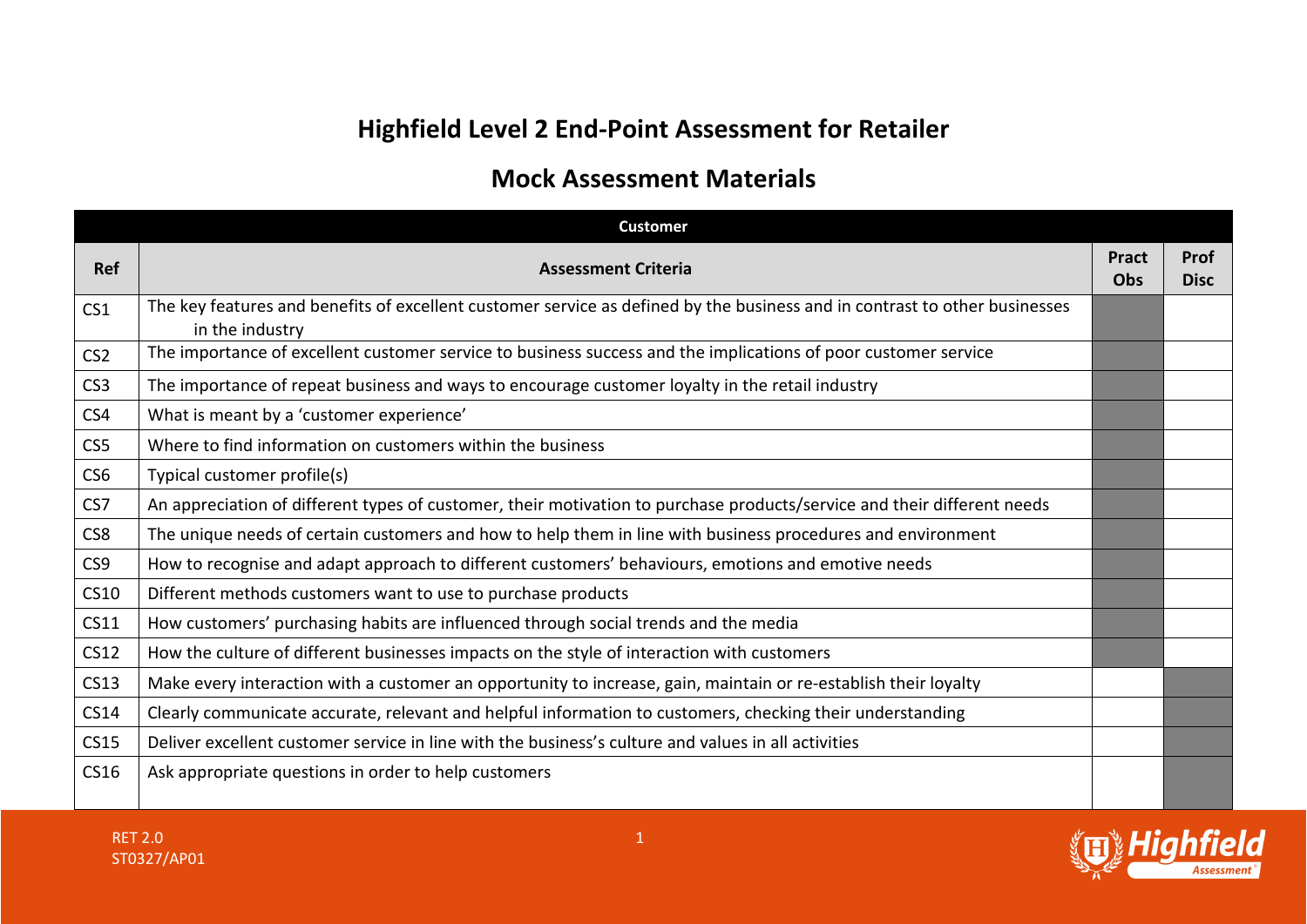|                  | <b>Customer</b>                                                                                                                                                                                                                  |                            |                            |
|------------------|----------------------------------------------------------------------------------------------------------------------------------------------------------------------------------------------------------------------------------|----------------------------|----------------------------|
| Ref              | <b>Assessment Criteria</b>                                                                                                                                                                                                       | <b>Pract</b><br><b>Obs</b> | <b>Prof</b><br><b>Disc</b> |
| <b>CS17</b>      | Shows a genuine interest in customer service which clearly demonstrates understanding of how own behaviour will influence<br>customers' opinion of the business, their purchasing decision, and ultimately overall profitability |                            |                            |
| <b>CS18</b>      | Present the culture of the organisation through own personal presentation and interaction with customer                                                                                                                          |                            |                            |
| <b>CS19</b>      | Listen to and deal with customers' questions, queries and complaints effectively in line with business requirements                                                                                                              |                            |                            |
| <b>CS20</b>      | Use methods of communication and rapport building that are in line with the business and adapt accordingly to different<br>customers                                                                                             |                            |                            |
| CS <sub>21</sub> | Use the business offer to support efforts to enhance customer loyalty                                                                                                                                                            |                            |                            |
| <b>CS22</b>      | Utilise understanding of customer profiles by quickly identifying what the customer needs and offering options that will meet<br>or exceed their expectations                                                                    |                            |                            |
| <b>CS23</b>      | Take a positive approach to receiving feedback and learn from the experience to improve own customer service offer                                                                                                               |                            |                            |
|                  | <b>Assessment Criteria - (Distinction)</b>                                                                                                                                                                                       |                            |                            |
| CS <sub>24</sub> | Go beyond customers' expectations giving at least one example: how, what where when                                                                                                                                              |                            |                            |
| <b>CS25</b>      | Uses initiative to improve sales and/or customer service                                                                                                                                                                         |                            |                            |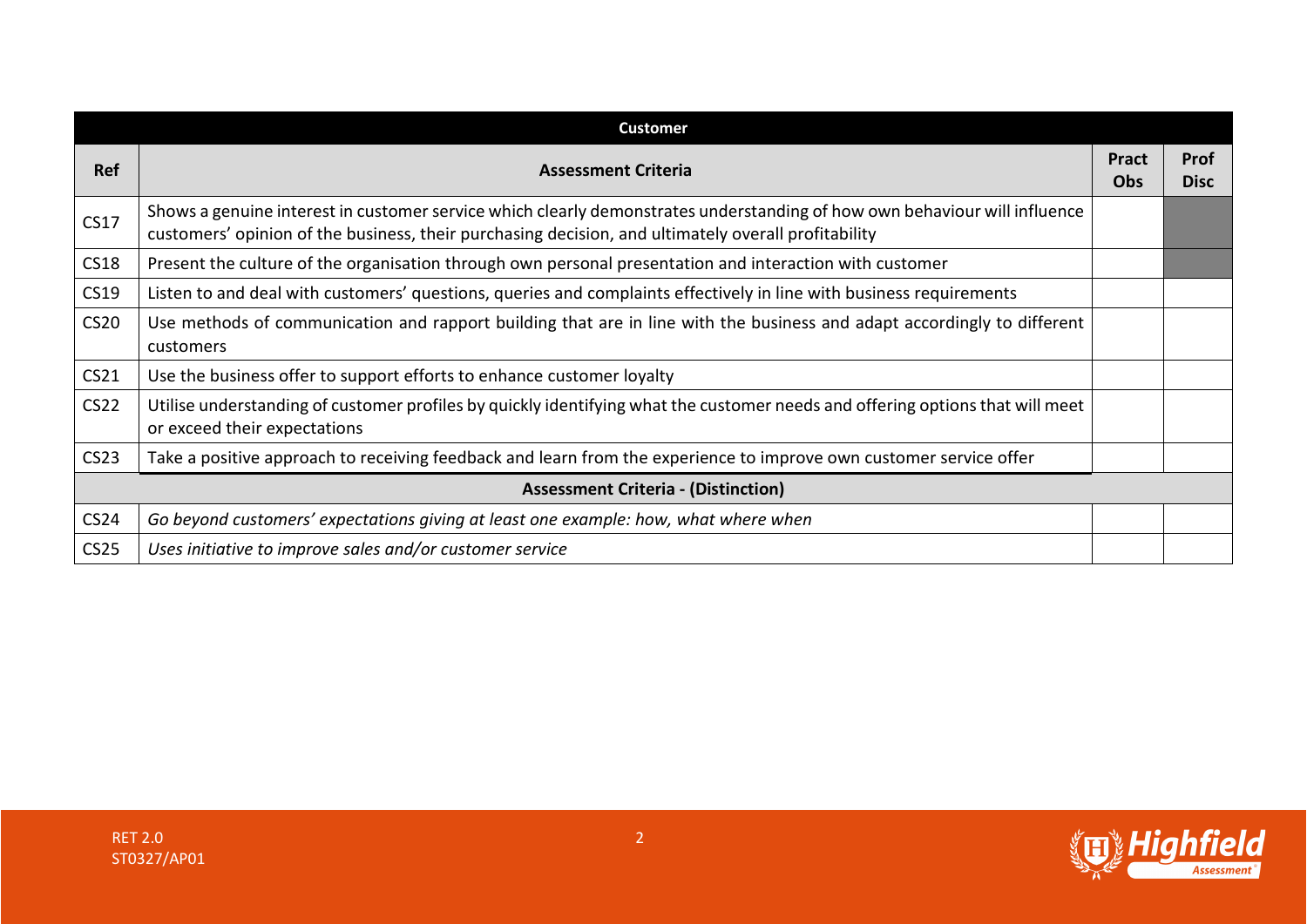|                 | <b>Communication</b>                                                                                |              |                            |
|-----------------|-----------------------------------------------------------------------------------------------------|--------------|----------------------------|
| Ref             | <b>Assessment Criteria</b>                                                                          | Pract<br>Obs | <b>Prof</b><br><b>Disc</b> |
| CO <sub>6</sub> | Communicate with an awareness of the situation, adapting as necessary, and responding appropriately |              |                            |
| CO <sub>7</sub> | Support customer interactions by adapting body language and tone to the person/people being served  |              |                            |
| CO <sub>8</sub> | Use a range of communication styles according to the person being communicated to                   |              |                            |
| CO <sub>9</sub> | The typical style and methods of communication used by the business                                 |              |                            |
| CO10            | Has an awareness of own communication style and how to manage it depending on the circumstances     |              |                            |
| CO11            | Demonstrate empathy for the person being communicated with                                          |              |                            |
|                 | <b>Assessment Criteria - (Distinction)</b>                                                          |              |                            |
| CO12            | Recognised by all (e.g. customers, team, management) as "great" with people                         |              |                            |
| CO13            | Demonstrates outstanding communication skills internally and externally                             |              |                            |

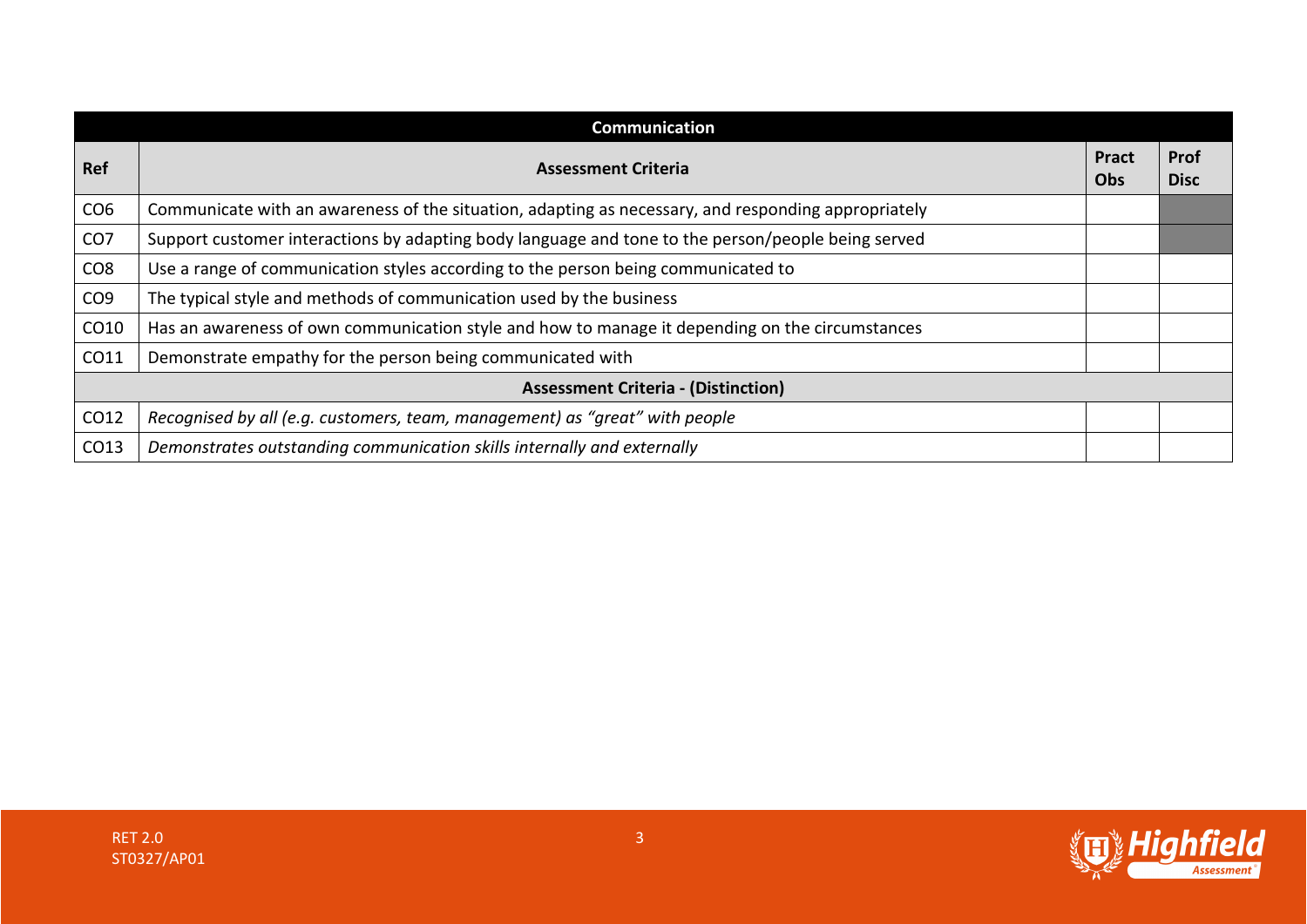|                 | <b>Business</b>                                                                                                                                                           |                            |                            |
|-----------------|---------------------------------------------------------------------------------------------------------------------------------------------------------------------------|----------------------------|----------------------------|
| <b>Ref</b>      | <b>Assessment Criteria</b>                                                                                                                                                | <b>Pract</b><br><b>Obs</b> | <b>Prof</b><br><b>Disc</b> |
| BU1             | Where to identify the vision, objectives and brand standard/style of the business                                                                                         |                            |                            |
| BU <sub>2</sub> | The purpose of a vision statement, the benefits to the business as a whole and how it impacts on own role                                                                 |                            |                            |
| BU <sub>3</sub> | The purpose of setting objectives and why they are important for businesses to be successful                                                                              |                            |                            |
| BU4             | How objectives relate to own role in the business                                                                                                                         |                            |                            |
| BU <sub>5</sub> | The importance of the business brand standards, in relation to the product and/or services it offers                                                                      |                            |                            |
| BU <sub>6</sub> | Positively presents the business brand standards in all communications with customers                                                                                     |                            |                            |
| BU7             | Has a conscientious attitude to deliver brand standards and protecting the reputation of the business, for example always<br>following service expectations or procedures |                            |                            |
| BU8             | Operates in an accountable manner taking ownership for own actions and their implications on the business                                                                 |                            |                            |
| BU <sub>9</sub> | Interact with customers and build a rapport in a way that demonstrates an understanding of the business vision, objectives<br>and brand standards                         |                            |                            |
| <b>BU10</b>     | Use service techniques and procedures that deliver the brand standards                                                                                                    |                            |                            |
| <b>BU11</b>     | Carry out all activities in a manner that promotes the value of the business brand standards to customers, team members<br>and other stakeholders (e.g. suppliers)        |                            |                            |
|                 | <b>Assessment Criteria - (Distinction)</b>                                                                                                                                |                            |                            |
| <b>BU12</b>     | Consistent representation of the business values                                                                                                                          |                            |                            |
| <b>BU13</b>     | Being proud and passionate as a brand ambassador                                                                                                                          |                            |                            |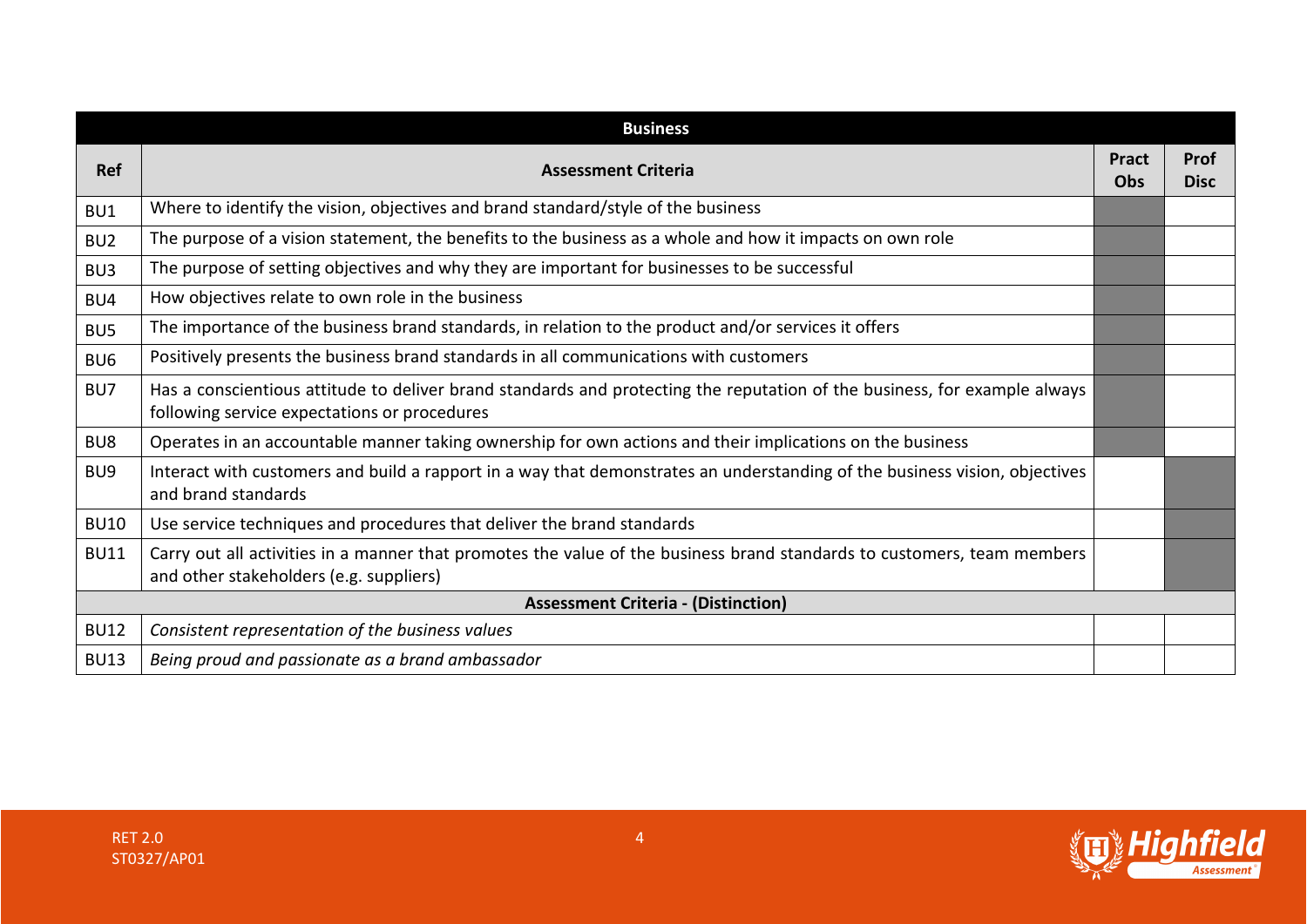| <b>Brand Reputation</b>                    |                                                                                                                                                                                                                                                                                                                     |                            |                            |
|--------------------------------------------|---------------------------------------------------------------------------------------------------------------------------------------------------------------------------------------------------------------------------------------------------------------------------------------------------------------------|----------------------------|----------------------------|
| <b>Ref</b>                                 | <b>Assessment Criteria</b>                                                                                                                                                                                                                                                                                          | <b>Pract</b><br><b>Obs</b> | <b>Prof</b><br><b>Disc</b> |
| BR4                                        | Uphold and personally demonstrate a positive brand and business reputation at all times                                                                                                                                                                                                                             |                            |                            |
| BR9                                        | Deal with relevant situations that may affect brand reputation in line with company policy                                                                                                                                                                                                                          |                            |                            |
| <b>Assessment Criteria - (Distinction)</b> |                                                                                                                                                                                                                                                                                                                     |                            |                            |
| BR <sub>5</sub>                            | Understand how the following impact on brand and business reputation and how to apply then in own organisation: - media<br>and social media - business ethics and corporate social responsibility - political action such as sabotage or terrorism -<br>impact of business activities on people and the environment |                            |                            |
| BR <sub>6</sub>                            | Know how to and the importance of reporting situations that threaten brand and business reputation in a timely manner to<br>the appropriate person                                                                                                                                                                  |                            |                            |
| BR7                                        | Know how to and the importance of following business policy/procedure if approached by the media                                                                                                                                                                                                                    |                            |                            |
| BR8                                        | Follow procedures to prevent the misuse of social media                                                                                                                                                                                                                                                             |                            |                            |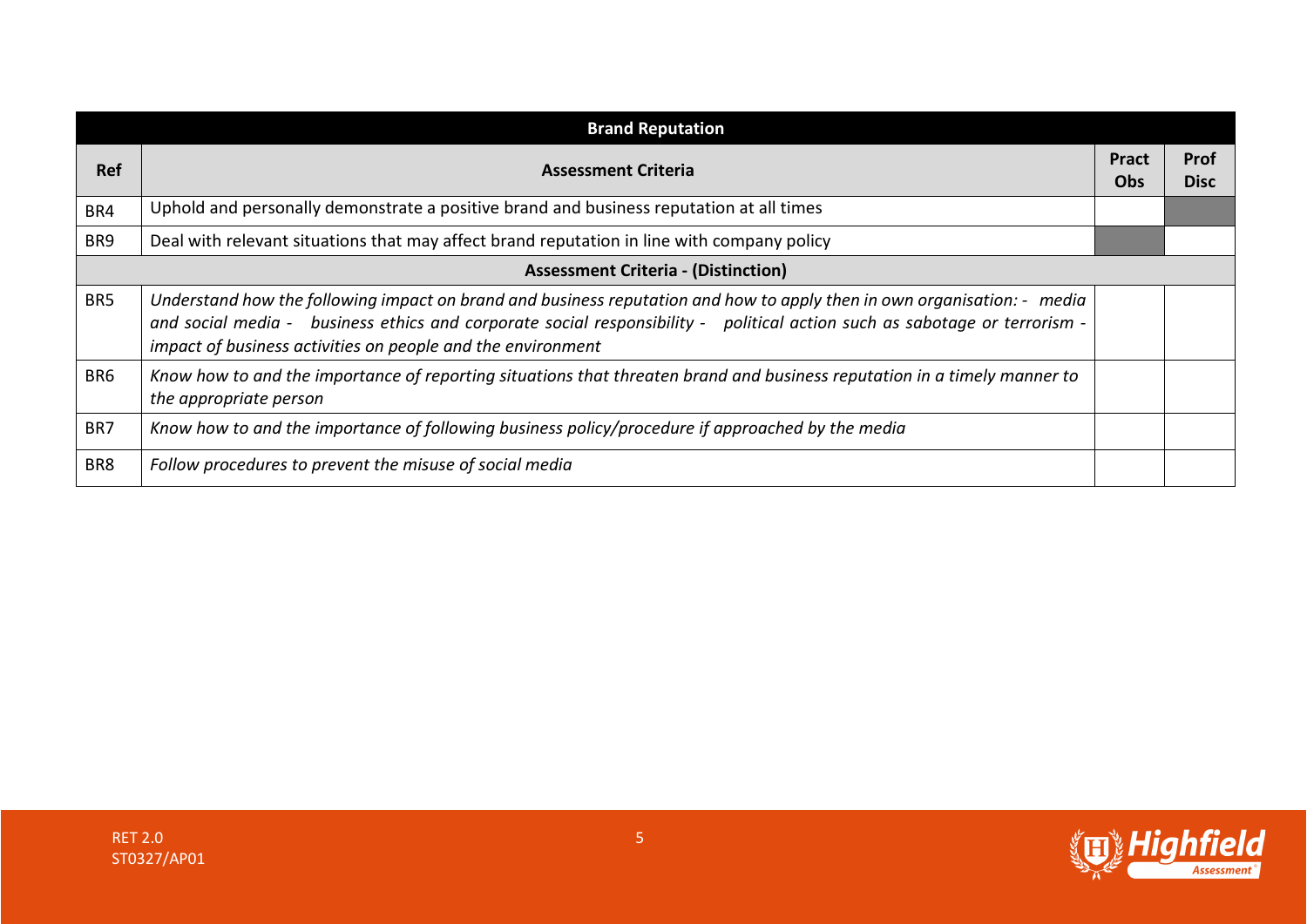| <b>Sales and Promotion</b> |                                                                                                            |              |                            |
|----------------------------|------------------------------------------------------------------------------------------------------------|--------------|----------------------------|
| <b>Ref</b>                 | <b>Assessment Criteria</b>                                                                                 | Pract<br>Obs | <b>Prof</b><br><b>Disc</b> |
| SP <sub>1</sub>            | How sales targets differ according to the retail calendar                                                  |              |                            |
| SP <sub>2</sub>            | Own contribution to meeting sales targets                                                                  |              |                            |
| SP <sub>3</sub>            | Different selling techniques and how and when to use them                                                  |              |                            |
| SP4                        | Selects and uses a range of selling techniques appropriate to situation, product and/or service being sold |              |                            |
| SP <sub>5</sub>            | Talks to customers to identify sales opportunities                                                         |              |                            |
| SP <sub>6</sub>            | Takes opportunities to increase the size of the sale (e.g. basket size, promoting offers and biproducts)   |              |                            |
| SP7                        | Actively sells without intimidating or pressurising the customer                                           |              |                            |

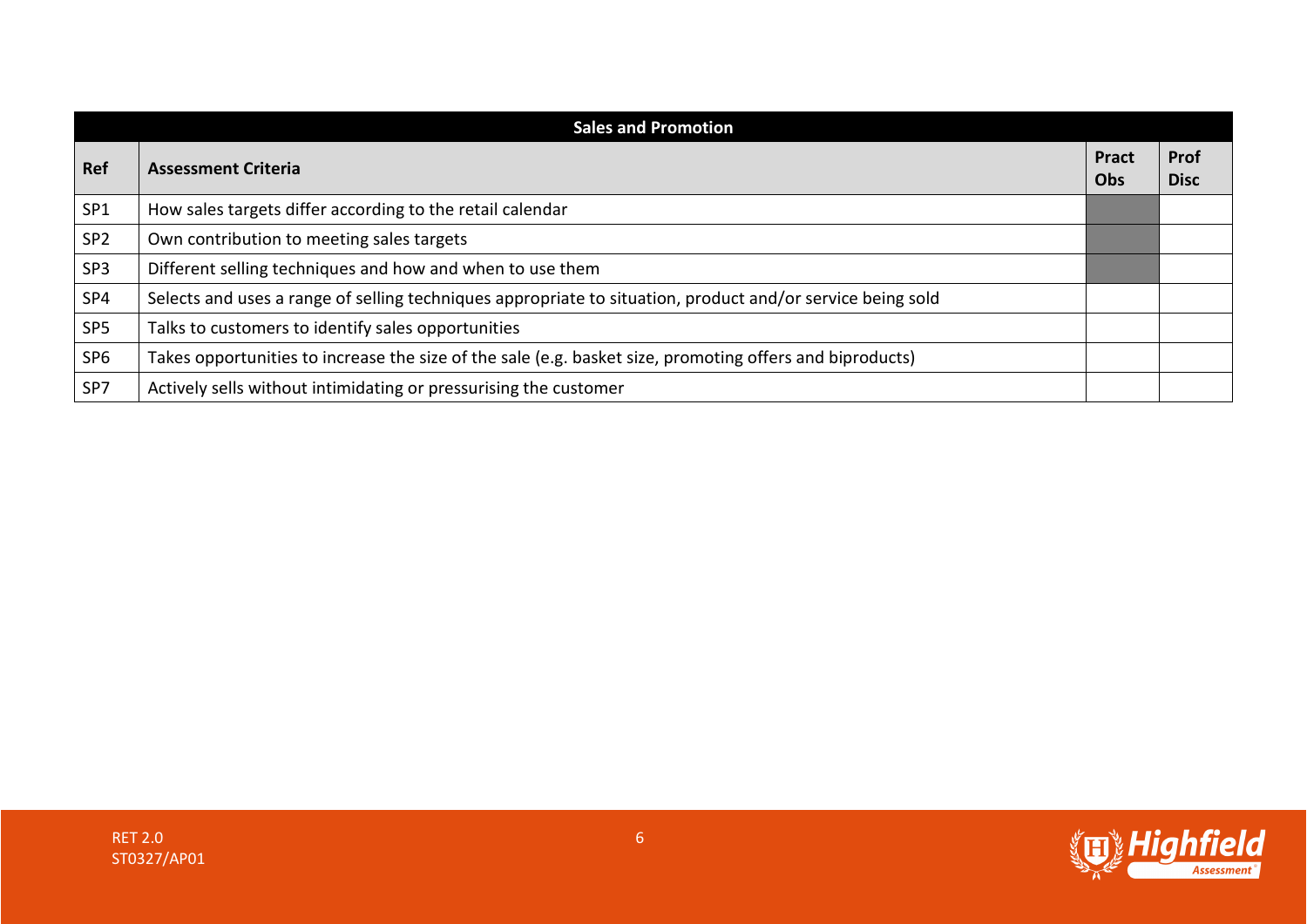|             | <b>Financial</b>                                                                                                                                                                                   |                     |                            |
|-------------|----------------------------------------------------------------------------------------------------------------------------------------------------------------------------------------------------|---------------------|----------------------------|
| <b>Ref</b>  | <b>Assessment Criteria</b>                                                                                                                                                                         | <b>Pract</b><br>Obs | <b>Prof</b><br><b>Disc</b> |
| FN8         | Use methods that will enhance sales and reduce costs for the business whilst delivering great customer service                                                                                     |                     |                            |
| FN9         | Use methods of financial control that are appropriate to the style of the business                                                                                                                 |                     |                            |
| <b>FN10</b> | Use methods of work that will meet or exceed financial targets                                                                                                                                     |                     |                            |
| <b>FN11</b> | Deal with matters of financial loss (e.g. wastage, returned goods) in a manner that minimises further loss, but in accordance<br>to the requirements of the business                               |                     |                            |
| <b>FN12</b> | Handles matters appropriately to minimise the risk of financial loss (e.g. bad customer service can lead to additional costs<br>and handling stock inappropriately can lead to damage and wastage) |                     |                            |
| <b>FN13</b> | Acts responsibly and sensibly to reduce waste (e.g. looks for opportunities to reduce waste but doesn't take inappropriate<br>risks that will compromise customer service)                         |                     |                            |
|             | <b>Assessment Criteria - (Distinction)</b>                                                                                                                                                         |                     |                            |
| <b>FN14</b> | Uses own initiative to have impact on one or more of the following:                                                                                                                                |                     |                            |
|             | Sales increase                                                                                                                                                                                     |                     |                            |
|             | Waste reduction                                                                                                                                                                                    |                     |                            |
|             | Quality of customer experience and retention                                                                                                                                                       |                     |                            |
|             | Cost efficiency                                                                                                                                                                                    |                     |                            |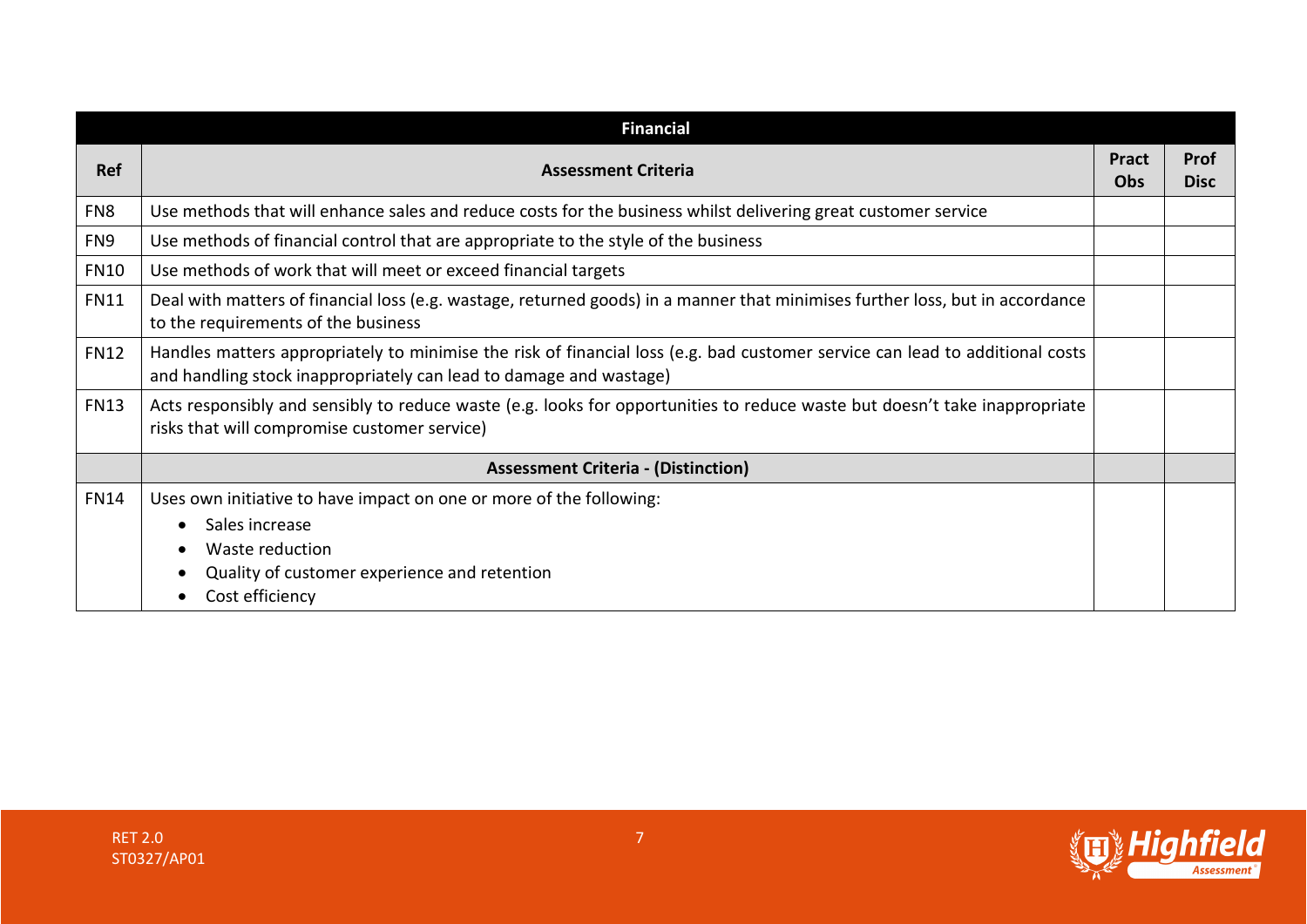|             | <b>Marketing</b>                                                                                                                                             |                     |                            |
|-------------|--------------------------------------------------------------------------------------------------------------------------------------------------------------|---------------------|----------------------------|
| <b>Ref</b>  | <b>Assessment Criteria</b>                                                                                                                                   | <b>Pract</b><br>Obs | <b>Prof</b><br><b>Disc</b> |
| MA7         | What the unique selling point of the business is and how it compares to other organisations                                                                  |                     |                            |
| MA8         | How businesses are positioned in the wider market alongside competitors                                                                                      |                     |                            |
| MA9         | How to promote products and services to achieve business objectives                                                                                          |                     |                            |
| <b>MA10</b> | Where in the business to find the latest guidance and information on promotions and advertising campaigns                                                    |                     |                            |
| <b>MA11</b> | How the business compares with its competitors in terms of product offer, pricing and service                                                                |                     |                            |
| <b>MA12</b> | Use accurate information to explain product and service offers (e.g. the period the offer/promotion is available for), and<br>price comparisons to customers |                     |                            |
| MA13        | Openly share knowledge with colleagues and customers                                                                                                         |                     |                            |
| <b>MA14</b> | Select best method of promoting a product or service to support business objectives                                                                          |                     |                            |
| <b>MA15</b> | Take every opportunity to promote the unique selling point of the business and or its products/services                                                      |                     |                            |
|             | <b>Assessment Criteria - (Distinction)</b>                                                                                                                   |                     |                            |
| MA16        | Makes recommendation to improve marketing and promotion with examples given from continual assessment                                                        |                     |                            |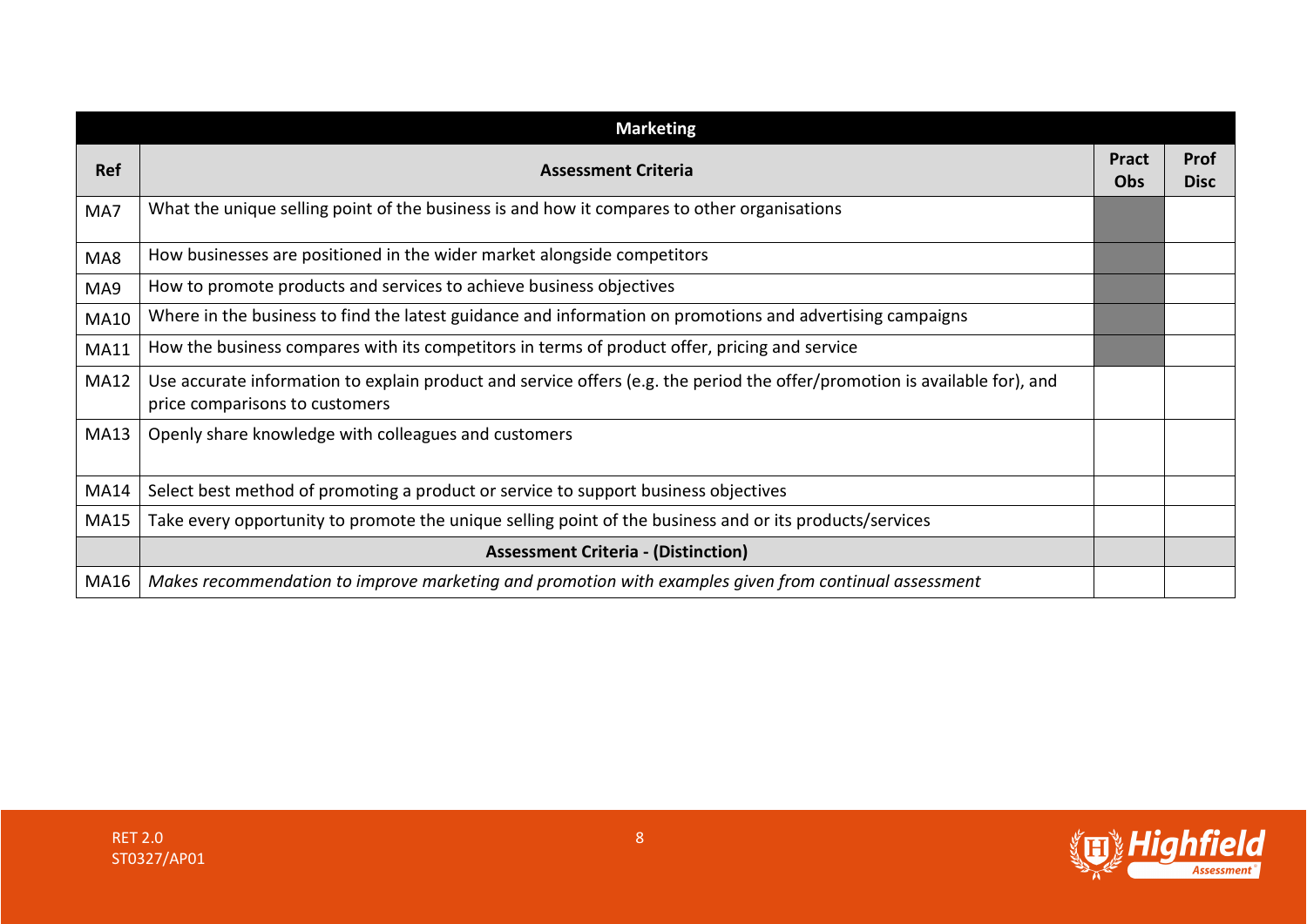| <b>Legal and Governance</b> |                                                                                                                                                |                     |                            |
|-----------------------------|------------------------------------------------------------------------------------------------------------------------------------------------|---------------------|----------------------------|
| <b>Ref</b>                  | <b>Assessment Criteria</b>                                                                                                                     | <b>Pract</b><br>Obs | <b>Prof</b><br><b>Disc</b> |
| LG9                         | Maintain the confidentiality and security of customer data when recording, retaining and sharing information                                   |                     |                            |
| <b>LG10</b>                 | Follow business procedures to comply with consumer protection law                                                                              |                     |                            |
| <b>LG11</b>                 | Follow business health and safety procedures when carrying out work activities                                                                 |                     |                            |
| <b>LG12</b>                 | Identify health, safety and security risks and minimise, deal with or report to the appropriate person in line with own limits<br>of authority |                     |                            |
| <b>LG13</b>                 | Deal with accidents and emergencies calmly and in line with business procedures                                                                |                     |                            |
| LG14                        | Promote a safe and secure working environment through setting an example to others                                                             |                     |                            |

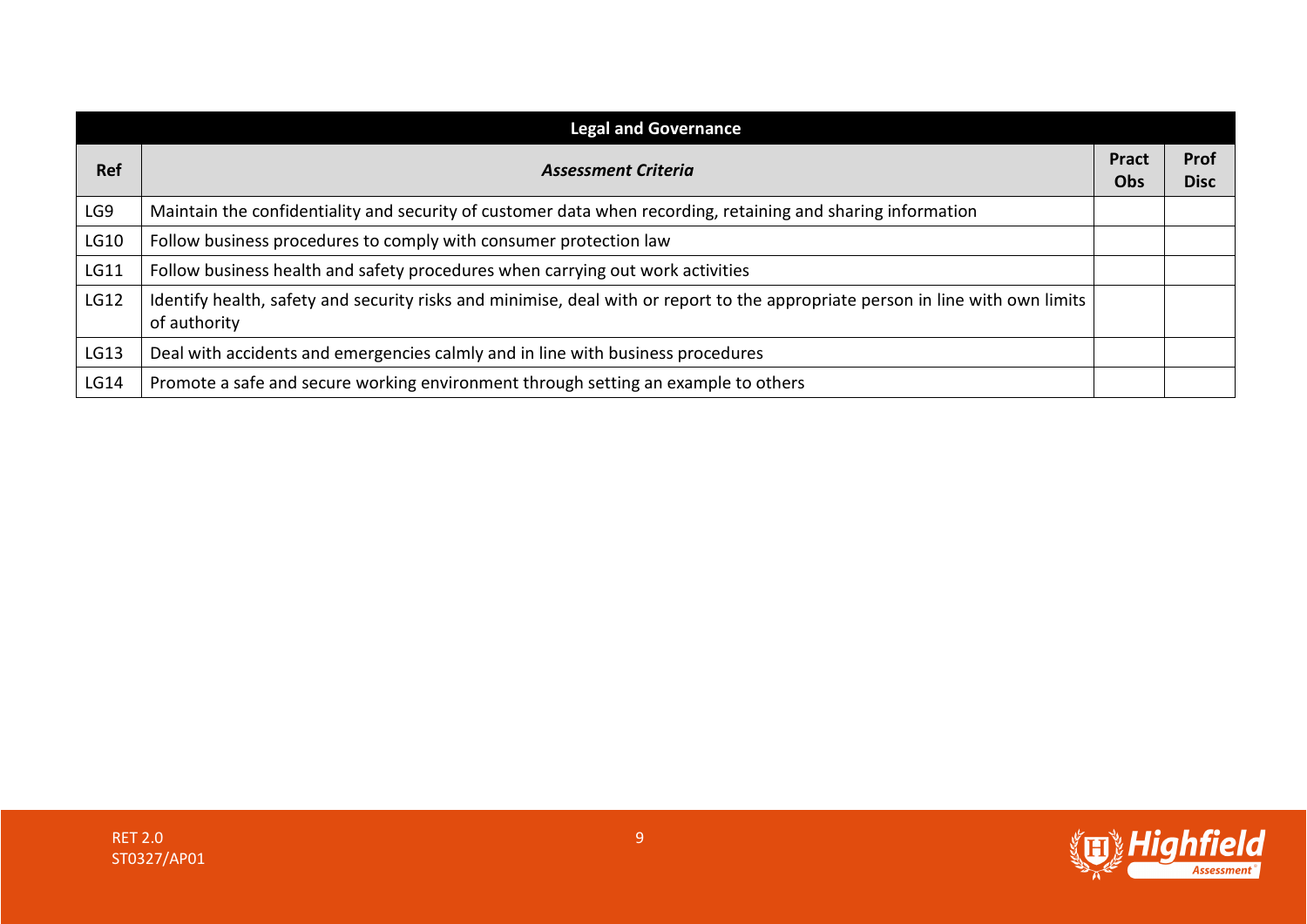|                 | <b>Product and Service</b>                                                                                                                     |                     |                            |
|-----------------|------------------------------------------------------------------------------------------------------------------------------------------------|---------------------|----------------------------|
| <b>Ref</b>      | <b>Assessment Criteria</b>                                                                                                                     | <b>Pract</b><br>Obs | <b>Prof</b><br><b>Disc</b> |
| PS1             | The importance of up to date product/service knowledge                                                                                         |                     |                            |
| PS <sub>2</sub> | Where to identify product/service knowledge                                                                                                    |                     |                            |
| PS3             | How to keep up to date on business brands, products and services e.g. notice boards; internal newsletters; intranet; team<br>briefings         |                     |                            |
| PS4             | Key facts of product/service knowledge needed to support and complete sales                                                                    |                     |                            |
| PS5             | If and how the product fits into a wider range of products and the differences/links between them                                              |                     |                            |
| PS6             | The importance of identifying customer needs in order to sell products and services that will meet and/or exceed their<br>expectations         |                     |                            |
| PS7             | How to link product features and benefits to customer needs and profile                                                                        |                     |                            |
| PS8             | Ask customers questions about the products/services they are looking for and the features and benefits that will meet or<br>exceed their needs |                     |                            |
| PS9             | Identify products/services which match customer requirements                                                                                   |                     |                            |
| <b>PS10</b>     | Discuss relevant options, giving customers opportunities to ask questions and clarify information                                              |                     |                            |
| <b>PS11</b>     | Close the sale with the customer, confirming what they want to buy and provide relevant information e.g. any relevant<br>customer rights       |                     |                            |
| <b>PS12</b>     | Decide if it is appropriate to sell additional bi products/services to the customer and highlight them accordingly                             |                     |                            |
| <b>PS13</b>     | Displays energy and motivation                                                                                                                 |                     |                            |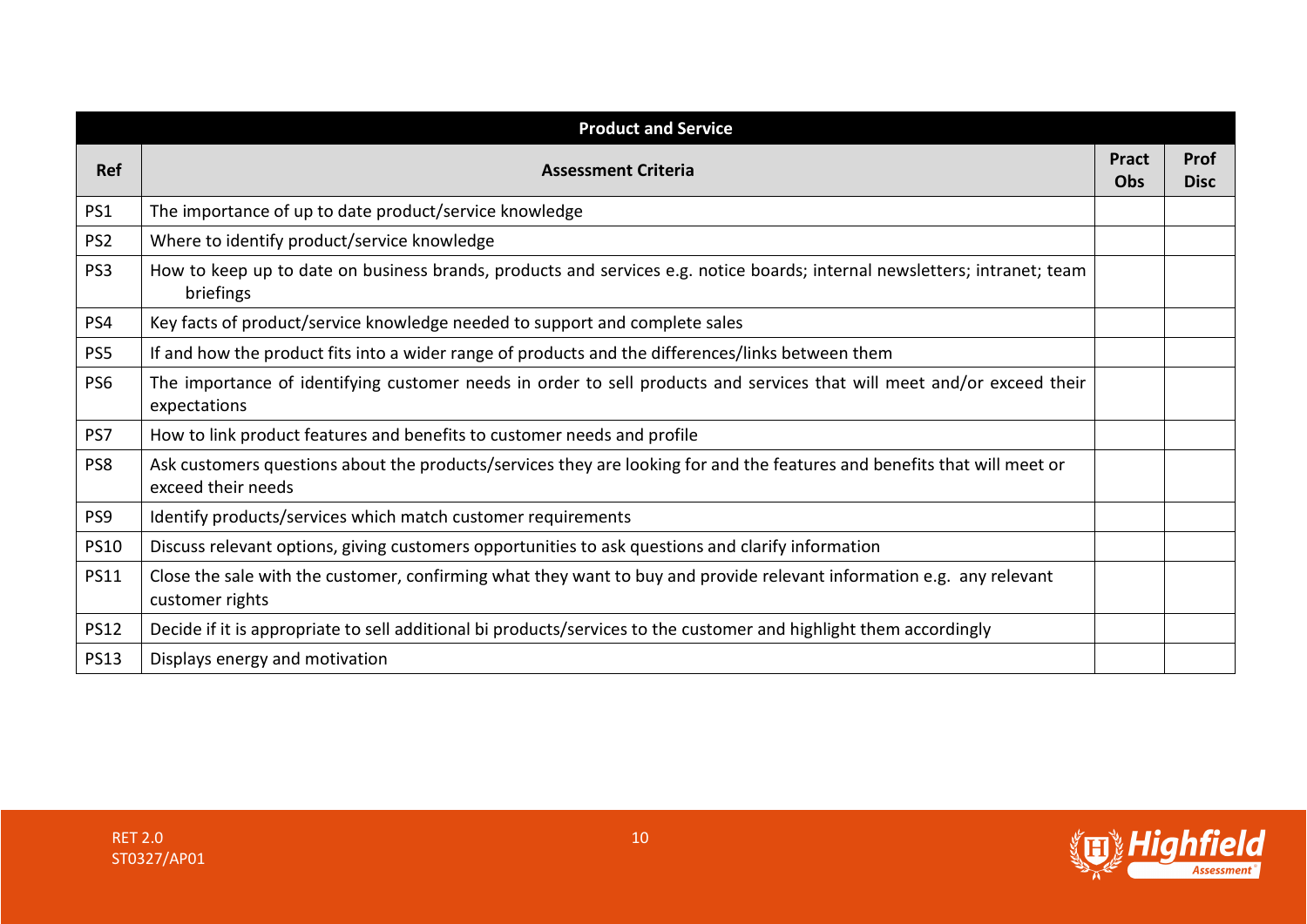|             | <b>Product and Service</b>                                                                                                                |                     |                     |
|-------------|-------------------------------------------------------------------------------------------------------------------------------------------|---------------------|---------------------|
| <b>Ref</b>  | <b>Assessment Criteria (Distinction)</b>                                                                                                  | <b>Pract</b><br>Obs | Prof<br><b>Disc</b> |
| <b>PS14</b> | Comprehensive range of product, knowledge and understanding can be demonstrated over and above what a customer can<br>find for themselves |                     |                     |
| <b>PS15</b> | Breadth of knowledge around benefits, insight into usefulness of product specs                                                            |                     |                     |
| <b>PS16</b> | Use of devices and relevant merits of each                                                                                                |                     |                     |
| <b>PS17</b> | Genuine rapport with customer and going off script when engaging with them                                                                |                     |                     |
| <b>PS18</b> | Accurately describe the features and benefits of relevant products to customers in a way which helps them identify the<br>differences     |                     |                     |
| <b>PS19</b> | Can clearly and accurately summarise information to others in a way which is easily understood                                            |                     |                     |
| <b>PS20</b> | Has pride in the delivery of products and services                                                                                        |                     |                     |

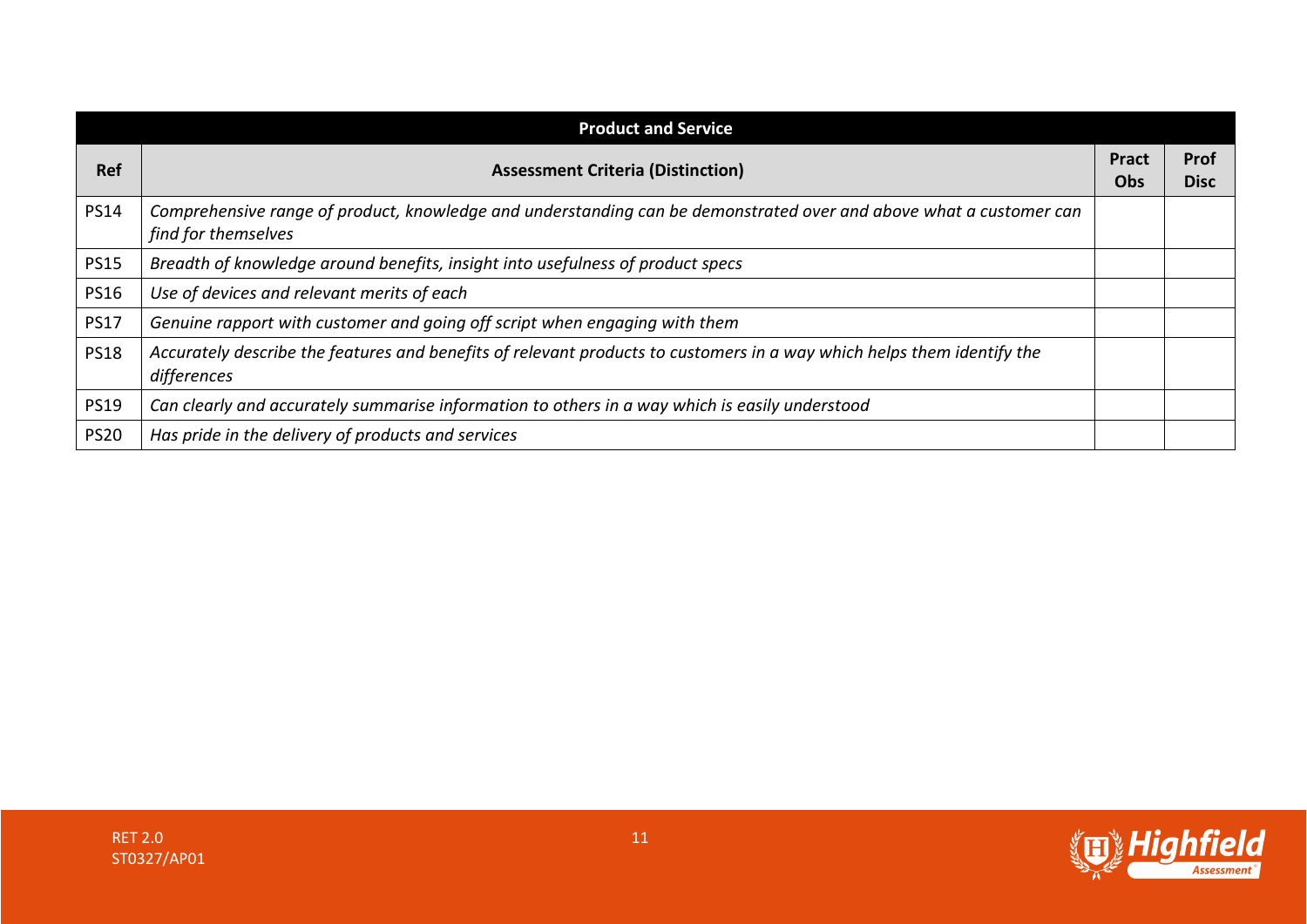|                 | <b>Merchandising</b>                                                                                                                                                         |                     |                     |
|-----------------|------------------------------------------------------------------------------------------------------------------------------------------------------------------------------|---------------------|---------------------|
| <b>Ref</b>      | <b>Assessment Criteria</b>                                                                                                                                                   | <b>Pract</b><br>Obs | Prof<br><b>Disc</b> |
| ME4             | Identify key areas to achieve maximum visual impact and create a display area that optimises the merchandise; props and<br>materials and is aesthetically pleasing           |                     |                     |
| ME5             | Collect and style required stock for display for maximum effect to enhance the theme, support the merchandise and<br>communicate effectively with the target market(s)       |                     |                     |
| ME <sub>6</sub> | Select and place all merchandising material, in an effective composition to support the branding of the merchandise and<br>communicate effectively with the target market(s) |                     |                     |
| ME7             | Follow business guidelines for displaying stock                                                                                                                              |                     |                     |
| ME8             | Conduct checks to ensure the display result is safe, neat and tidy, clean, finished on time and in line with business<br>expectations                                        |                     |                     |
| ME9             | Maintain the display area so that at all time its presentation is in line with business expectations                                                                         |                     |                     |
| <b>ME10</b>     | Evaluate the effectiveness of the window display in supporting the intended merchandise and brand                                                                            |                     |                     |
| <b>ME11</b>     | Analyse feedback and respond appropriately making suggestions for improvements                                                                                               |                     |                     |
| <b>ME12</b>     | Listen, reflect and respond positively and constructively to feedback                                                                                                        |                     |                     |
|                 | <b>Assessment Criteria - (Distinction)</b>                                                                                                                                   |                     |                     |
| <b>ME13</b>     | Understand how to maximise the creative use of space through the layout of the designated display area                                                                       |                     |                     |
| <b>ME14</b>     | Understand how props and events are used in merchandising                                                                                                                    |                     |                     |
| <b>ME15</b>     | Understand how to plan and install window and store displays effectively and safely                                                                                          |                     |                     |
| <b>ME16</b>     | Understand the importance of and know how to prepare products for display                                                                                                    |                     |                     |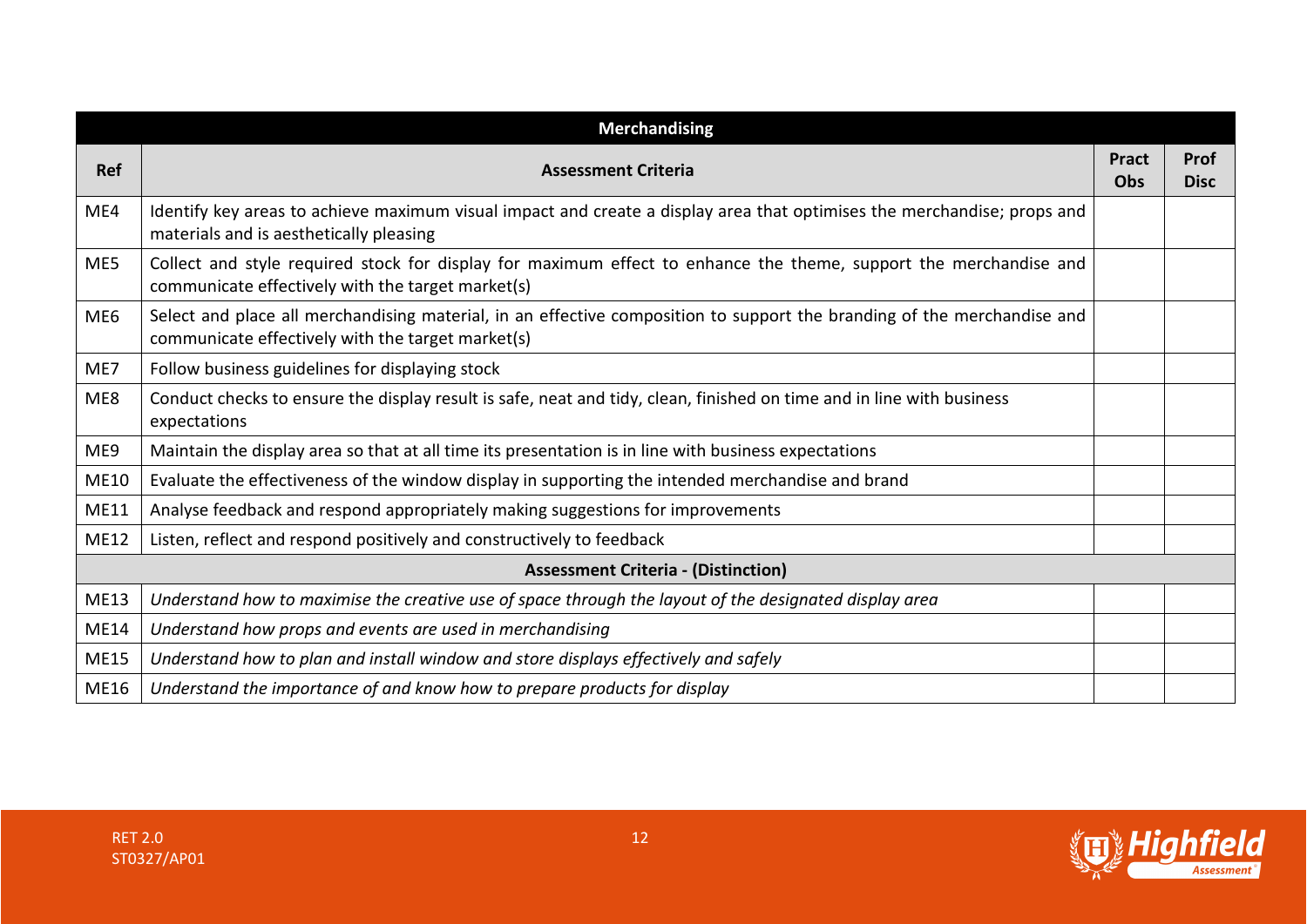|                 | <b>Team</b>                                                                                                                          |                     |                            |
|-----------------|--------------------------------------------------------------------------------------------------------------------------------------|---------------------|----------------------------|
| <b>Ref</b>      | <b>Assessment Criteria</b>                                                                                                           | <b>Pract</b><br>Obs | <b>Prof</b><br><b>Disc</b> |
| TE1             | What makes an effective team and what is meant by team dynamics                                                                      |                     |                            |
| TE <sub>2</sub> | Ways in which team members/teams work together, interact and provide supports to each other to meet business<br>objectives           |                     |                            |
| TE3             | The implications when team members do not work together                                                                              |                     |                            |
| TE4             | Different methods, including the use of effective negotiation, to positively influence a team                                        |                     |                            |
| TE5             | The importance of positive listening, valuing difference of opinion and challenges in order to reach suitable<br>agreements/actions  |                     |                            |
| TE <sub>6</sub> | The roles and responsibilities of team members                                                                                       |                     |                            |
| TE7             | The information and resources that colleagues may need and where to obtain it if not known                                           |                     |                            |
| TE8             | The importance of fulfilling agreements made with team members or keeping them informed if there is a problem                        |                     |                            |
| TE9             | Build effective working relationships with all team members                                                                          |                     |                            |
| <b>TE10</b>     | Set an example to others through a professional and positive approach to all work activities                                         |                     |                            |
| <b>TE11</b>     | Strengthen team dynamics agreements, taking a fair approach                                                                          |                     |                            |
| <b>TE12</b>     | Demonstrate an interest in other team members' roles and how they relate to own                                                      |                     |                            |
| <b>TE13</b>     | Take a positive approach to helping team members to support the business, offering help to busy team members where<br>possible       |                     |                            |
| <b>TE14</b>     | Co-operate with team members at all levels                                                                                           |                     |                            |
| <b>TE15</b>     | Actively support other team members' learning                                                                                        |                     |                            |
| <b>TE16</b>     | Balance own priorities/work objectives at the same time as supporting team members as agreed                                         |                     |                            |
| <b>TE17</b>     | Keep team members informed on the progress towards joint tasks                                                                       |                     |                            |
| <b>TE18</b>     | Determine when and how to communicate matters that have implications on the business e.g. relating to service, safety and<br>quality |                     |                            |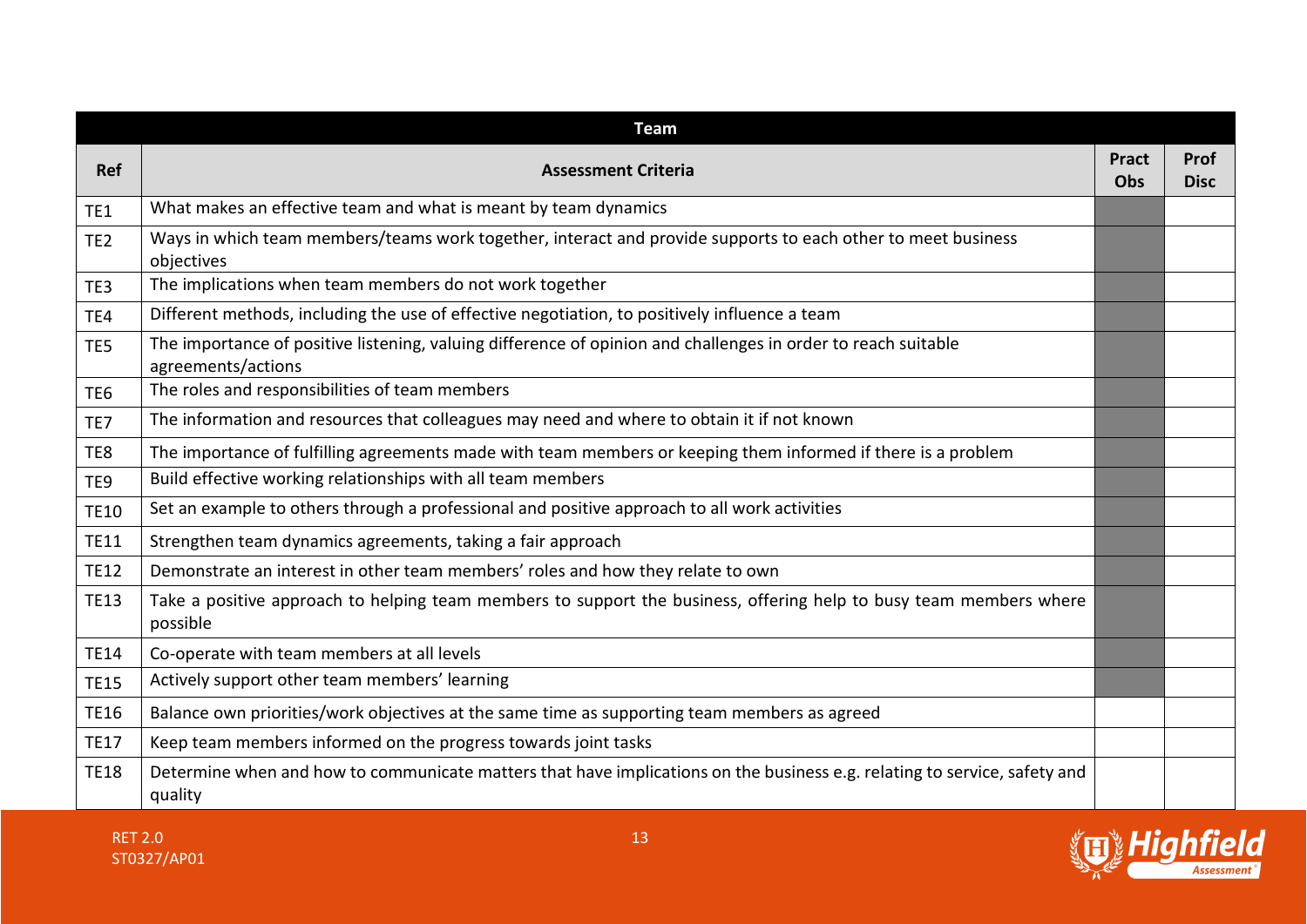| <b>Team</b>                                |                                                                                                                                                                                      |                     |                            |
|--------------------------------------------|--------------------------------------------------------------------------------------------------------------------------------------------------------------------------------------|---------------------|----------------------------|
| <b>Ref</b>                                 | <b>Assessment Criteria</b>                                                                                                                                                           | <b>Pract</b><br>Obs | <b>Prof</b><br><b>Disc</b> |
| <b>TE19</b>                                | Share knowledge and information with team members, selecting the appropriate communication method and time of day                                                                    |                     |                            |
| <b>TE20</b>                                | Adapt communication according to the team member(s) being communicated to (e.g. distinguishing between new<br>members of staff, colleagues at the same level and senior level staff) |                     |                            |
| <b>TE21</b>                                | Effectively participate in briefings/meetings, actively listening and asking questions to confirm understanding                                                                      |                     |                            |
| <b>Assessment Criteria - (Distinction)</b> |                                                                                                                                                                                      |                     |                            |
| <b>TE22</b>                                | Get involved in planning and leading sections of meetings                                                                                                                            |                     |                            |
| <b>TE23</b>                                | View difficult situations and issues from colleagues' perspective and provide support, where necessary, to move things<br>forward                                                    |                     |                            |
| <b>TE24</b>                                | Identify conflicts of interest and disagreements with colleagues and respond to them in ways that minimise impact on the<br>work being carried out                                   |                     |                            |
| <b>TE25</b>                                | Provide feedback to colleagues on their performance and encourage them to feedback on own performance in order to<br><i>identify areas for improvement</i>                           |                     |                            |
| <b>TE26</b>                                | Identify potential conflicts and takes action to reduce or eliminate them                                                                                                            |                     |                            |

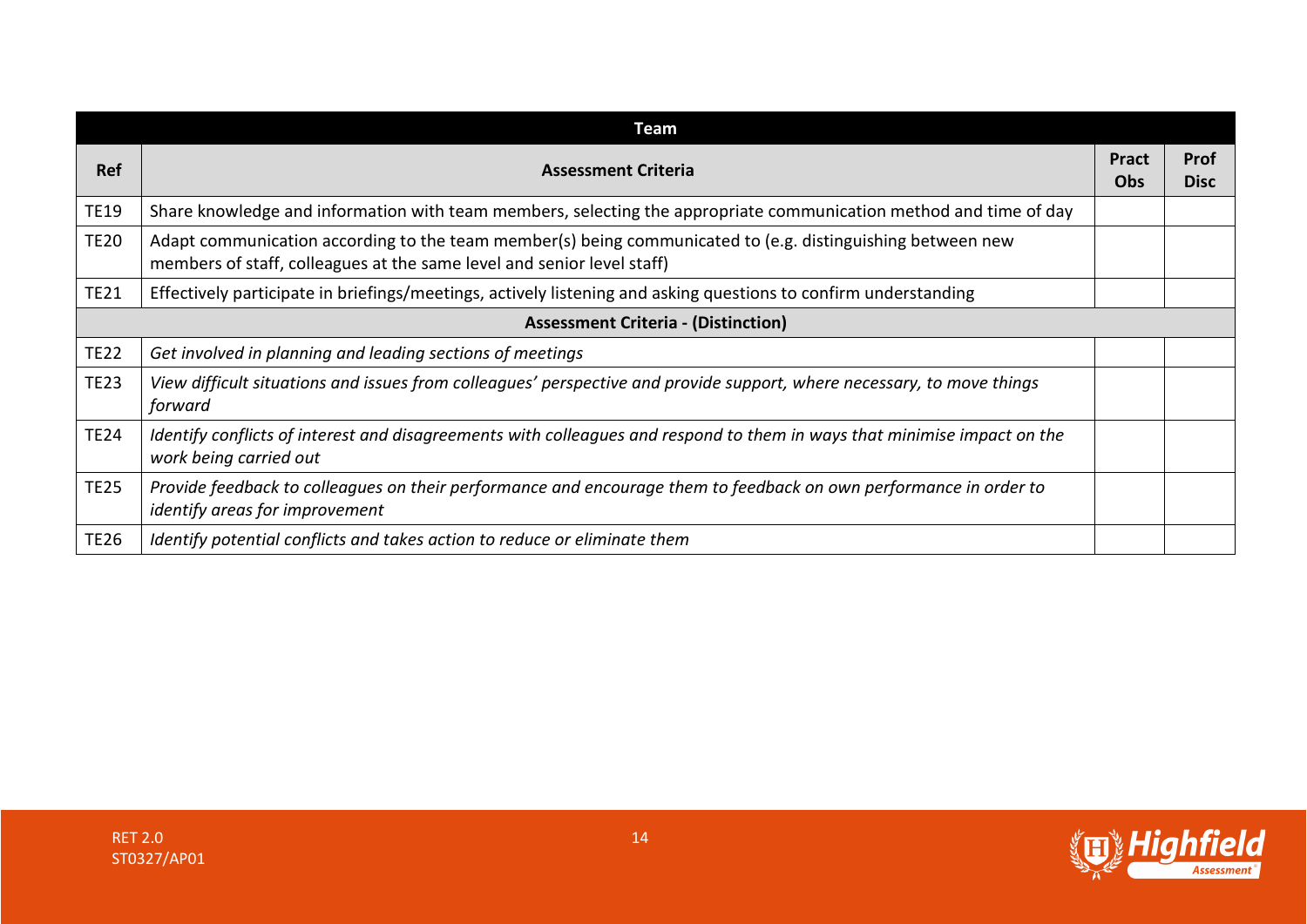|                 | <b>Technical</b>                                                                               |                     |                            |
|-----------------|------------------------------------------------------------------------------------------------|---------------------|----------------------------|
| <b>Ref</b>      | <b>Assessment Criteria</b>                                                                     | <b>Pract</b><br>Obs | <b>Prof</b><br><b>Disc</b> |
| TC <sub>1</sub> | Takes action quickly and decisively when issues occur                                          |                     |                            |
| TC <sub>2</sub> | Identify types of technology and their uses in different types of business operation           |                     |                            |
| TC <sub>3</sub> | Identify technology and its uses within the business                                           |                     |                            |
| TC4             | How to use relevant technology correctly                                                       |                     |                            |
| TC <sub>5</sub> | Strictly follow instructions and procedures, including safety, when using technology           |                     |                            |
| TC <sub>6</sub> | Use technology safely and appropriately                                                        |                     |                            |
| TC7             | Identify the technology in the work environment and use it efficiently and effectively         |                     |                            |
| TC8             | Know what to do when technology fails                                                          |                     |                            |
| TC <sub>9</sub> | How technology supports the effective and efficient sale of products and services to customers |                     |                            |

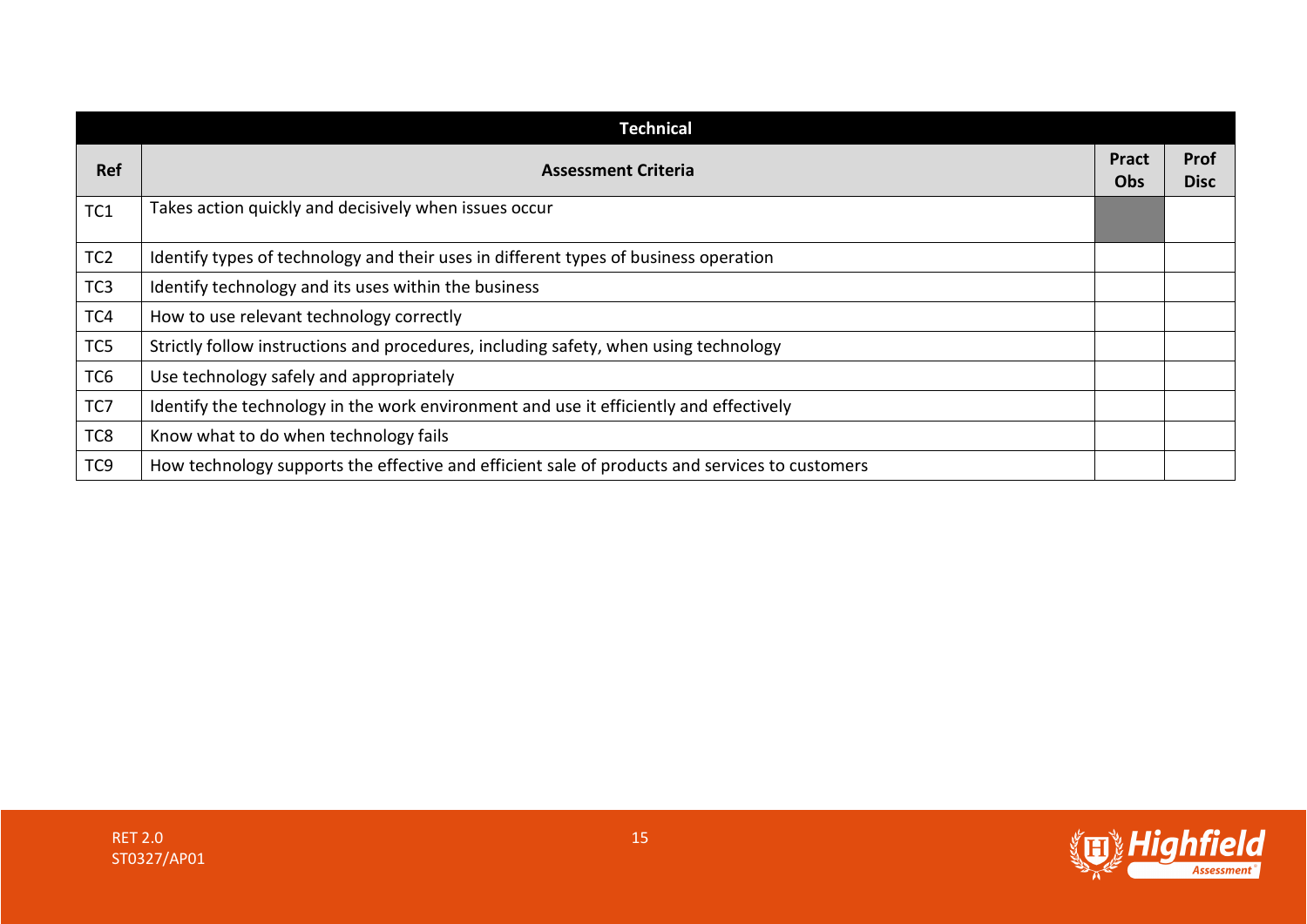|                 | <b>Diversity</b>                                                                                                                                                 |                            |                            |
|-----------------|------------------------------------------------------------------------------------------------------------------------------------------------------------------|----------------------------|----------------------------|
| <b>Ref</b>      | <b>Assessment Criteria</b>                                                                                                                                       | <b>Pract</b><br><b>Obs</b> | <b>Prof</b><br><b>Disc</b> |
| D11             | Different diverse cultures and backgrounds dependent on local demographics of the business                                                                       |                            |                            |
| DI2             | Implications of relevant diversity and equality legislation                                                                                                      |                            |                            |
| D <sub>13</sub> | Understand the importance of and how to follow policy in relation to equality and diversity                                                                      |                            |                            |
| DI4             | What local demographics mean in relation to the business products and services                                                                                   |                            |                            |
| DI <sub>5</sub> | The importance of understanding customers and local demographics to business success                                                                             |                            |                            |
| D <sub>16</sub> | Identify how to listen in a non-judgemental manner                                                                                                               |                            |                            |
| D <sub>17</sub> | How own use of language, body language, gestures and tone of voice may appear to customers and colleagues; and how<br>theirs may affect your perceptions of them |                            |                            |
| D <sub>18</sub> | How to contextualise conversations                                                                                                                               |                            |                            |
| DI <sub>9</sub> | Use a range of communication styles to suit the person you are talking to                                                                                        |                            |                            |
| <b>DI10</b>     | Adapt communication in different contexts                                                                                                                        |                            |                            |
| <b>DI11</b>     | Make enough time and effort and respond flexibly and positively so that own working practice engages all customers                                               |                            |                            |
| DI12            | Seek clarification and manage situations                                                                                                                         |                            |                            |
| D13             | Use techniques to minimise misunderstanding and improve communication                                                                                            |                            |                            |
| DI14            | Demonstrate fairness and integrity in all work activities                                                                                                        |                            |                            |
| DI15            | Display empathy towards others                                                                                                                                   |                            |                            |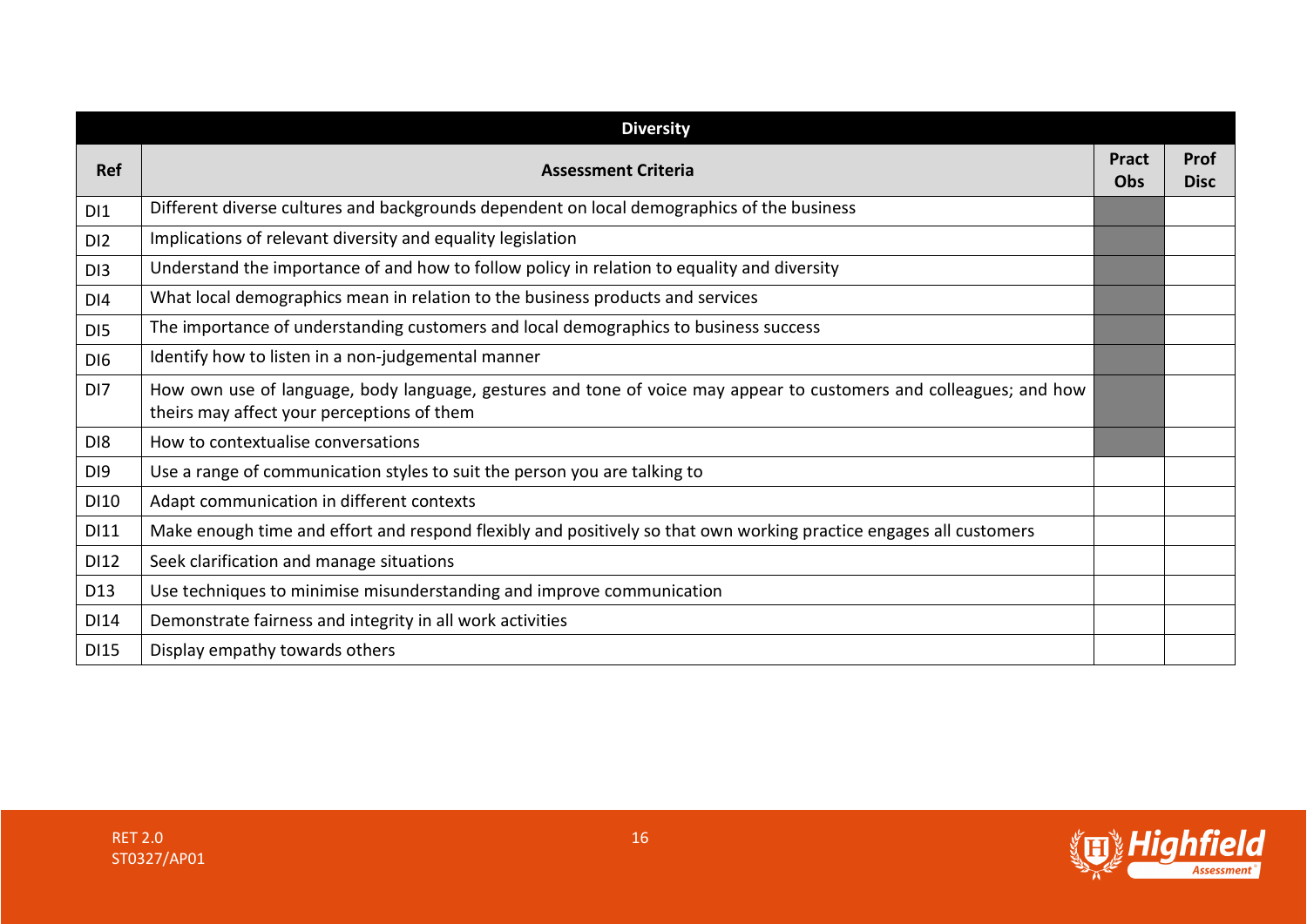| <b>Environment</b> |                                                                                                                                                                                                                   |                            |                            |
|--------------------|-------------------------------------------------------------------------------------------------------------------------------------------------------------------------------------------------------------------|----------------------------|----------------------------|
| <b>Ref</b>         | <b>Assessment Criteria</b>                                                                                                                                                                                        | <b>Pract</b><br><b>Obs</b> | <b>Prof</b><br><b>Disc</b> |
| EN <sub>3</sub>    | The purpose and process of waste control and stock taking requirements of the business                                                                                                                            |                            |                            |
| EN4                | The re-using and re-cycling expectations within the business and why these are important                                                                                                                          |                            |                            |
| EN <sub>5</sub>    | The principles or policies of the business relating to the environment and why it's important to follow them                                                                                                      |                            |                            |
| EN <sub>6</sub>    | Actively promotes environmental initiatives / projects in the business                                                                                                                                            |                            |                            |
| EN7                | Sets an example to others by working responsibility and efficiently to avoid waste, encouraging team members to do the<br>same                                                                                    |                            |                            |
| EN <sub>8</sub>    | Take opportunities to use more environmentally aware methods in all work activities                                                                                                                               |                            |                            |
| EN <sub>9</sub>    | Carry out all work activities following the principles and/or procedures of the business e.g. when stock should be disposed of<br>and in what manner; method of carrying out service activities to minimise waste |                            |                            |
| <b>EN10</b>        | Monitor stock/resources (and where relevant equipment that stock is contained within) as required by the business to ensure<br>it maintains its quality                                                           |                            |                            |
| <b>EN11</b>        | Deliver service in a manner that minimises overall waste but is always in the best interest of the customer                                                                                                       |                            |                            |
| <b>EN12</b>        | Take measures to prevent wastage                                                                                                                                                                                  |                            |                            |
| <b>EN13</b>        | Follow business requirements to identify and record the causes of wastage                                                                                                                                         |                            |                            |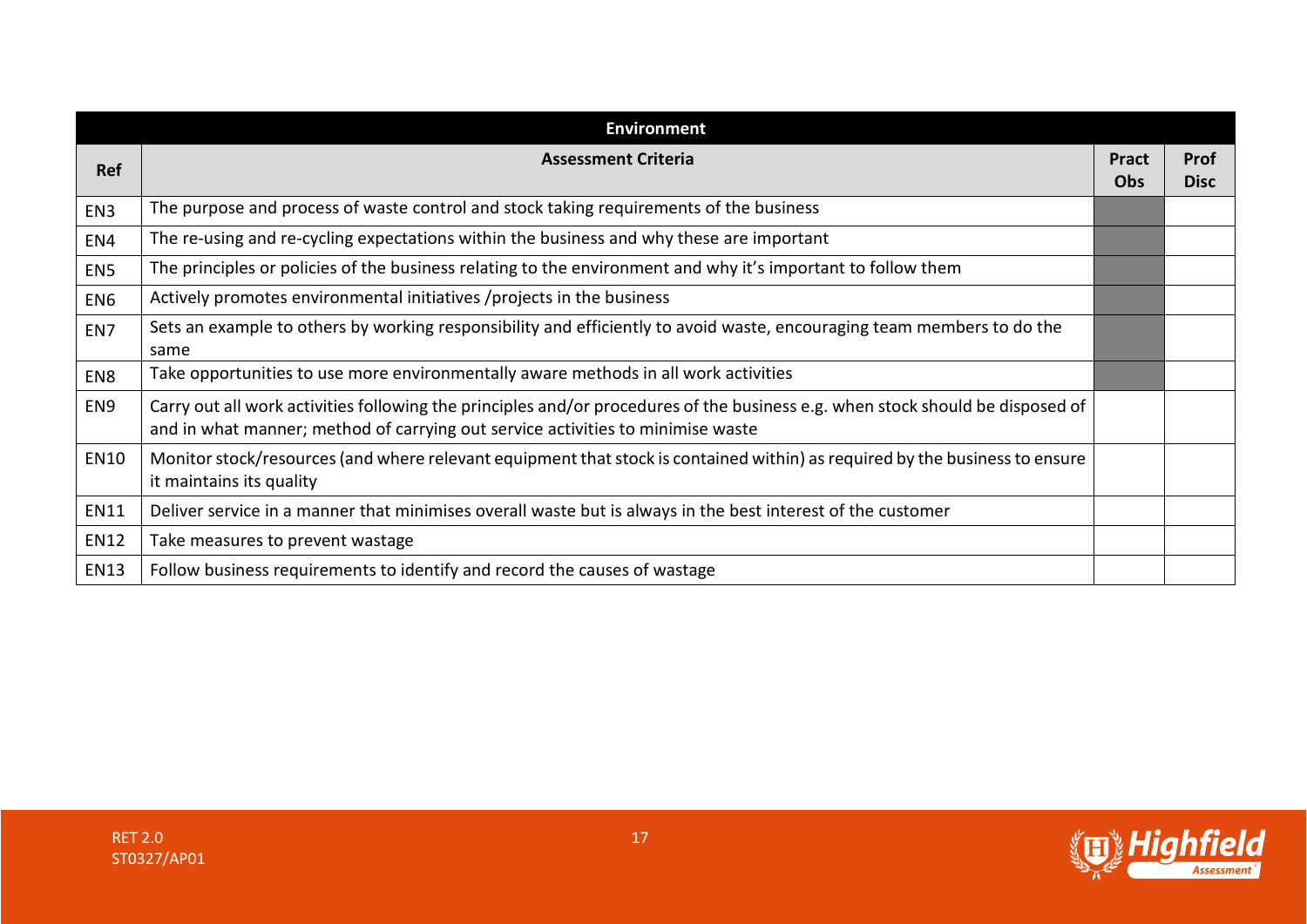|                 | <b>Stock</b>                                                                                                                                     |                     |                     |
|-----------------|--------------------------------------------------------------------------------------------------------------------------------------------------|---------------------|---------------------|
| <b>Ref</b>      | <b>Assessment Criteria</b>                                                                                                                       | <b>Pract</b><br>Obs | Prof<br><b>Disc</b> |
| ST <sub>4</sub> | Check storage areas are clean, tidy and have sufficient space for stock being delivered and deal with in line with business<br>procedures if not |                     |                     |
| ST <sub>5</sub> | Check delivery or holding areas are clean and tidy and necessary unloading equipment is available and in working order                           |                     |                     |
| ST <sub>6</sub> | Check stock on delivery to make sure it is of the correct type, quantity and quality ordered                                                     |                     |                     |
| ST <sub>7</sub> | Deal with incorrect type or quantities, faulty or substandard stock in line with business procedures                                             |                     |                     |
| ST <sub>8</sub> | Manage stock and carry out correct rotation procedures to maintain quality and prevent loss, damage or deterioration                             |                     |                     |
| ST <sub>9</sub> | Complete all paperwork and records accurately and clearly in line with business requirements                                                     |                     |                     |
| ST10            | Follow the <b>business</b> requirements for the security of the storage of stock                                                                 |                     |                     |
| ST11            | Has the confidence to return incorrect, faulty or substandard goods                                                                              |                     |                     |
| ST12            | Takes a calm and considered approach when issues occur, minimizing the risk or disruption caused                                                 |                     |                     |
|                 | <b>Assessment Criteria - (Distinction)</b>                                                                                                       |                     |                     |
| ST13            | Shows integrity, fairness and consistency in decision making                                                                                     |                     |                     |